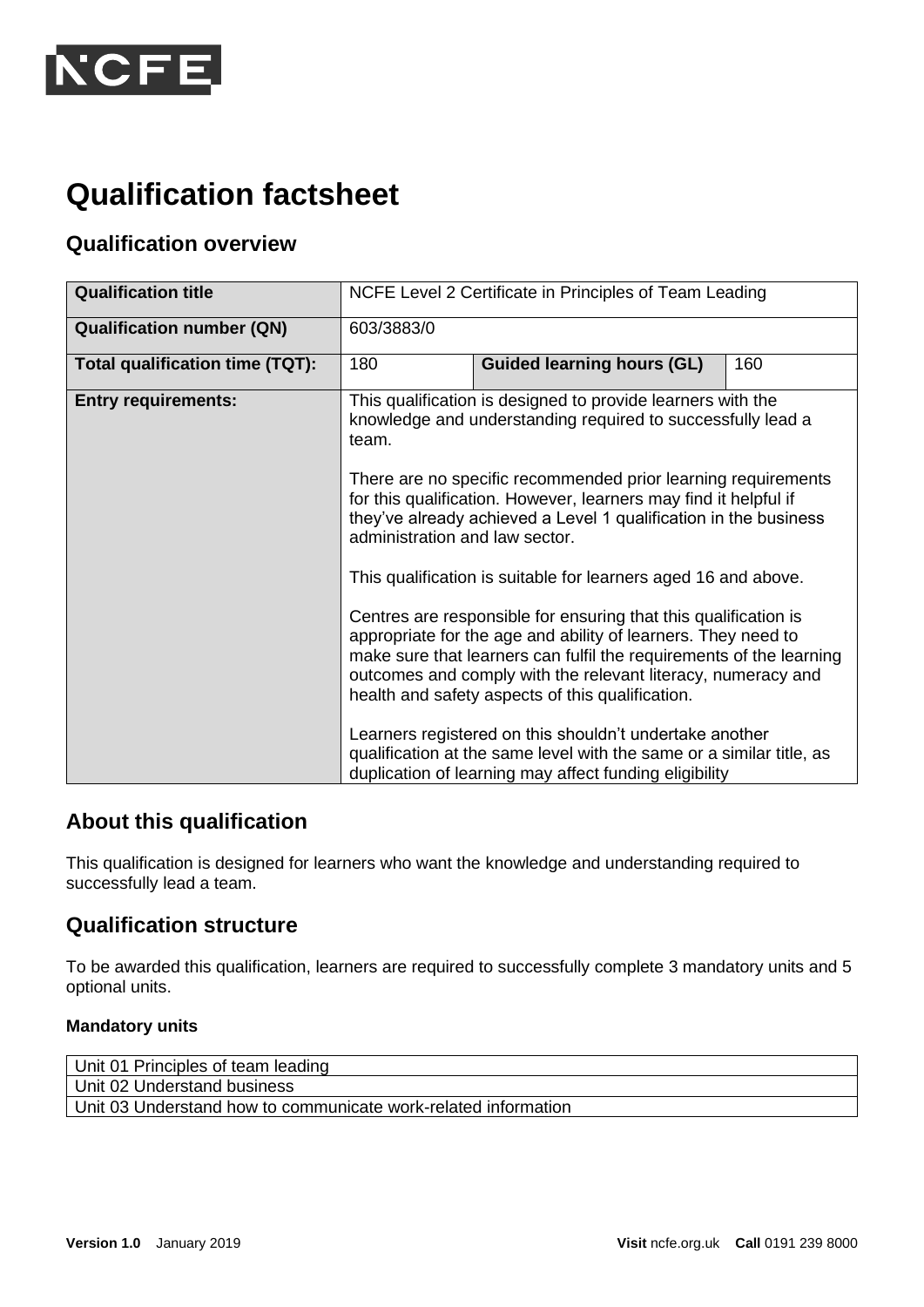

#### **Optional units**

Optional units available for this qualification cover areas such as Introduction to Coaching and Understand How to Develop Working Relationships with Colleagues. Please refer to the Qualification Specification for more information

### **Assessment**

This is a knowledge-based qualification, which is assessed via a portfolio of evidence.

#### **Placement requirements**

There are specific requirements for Centres and employers relating to the insurance of learners in the workplace. Further information about insurance can be found at [www.abi.org.uk.](www.abi.org.uk)

## **Progression opportunities**

The objectives of this qualification are to:

- develop their knowledge of the principles of team leading
- develop their understanding of business
- develop the knowledge needed to support communication with a range of stakeholders at different levels.

Learners who achieve this qualification could progress to:

- NCFE Level 3 Certificate in Principles of Management (601/7075/X)
- NCFE Level 3 Diploma in Management (601/4032/X)
- NCFE Level 3 Diploma in Management Skills and Knowledge (603/2998/1)

It may also be useful to learners studying qualifications in the following sector area:

• Business Administration and Law